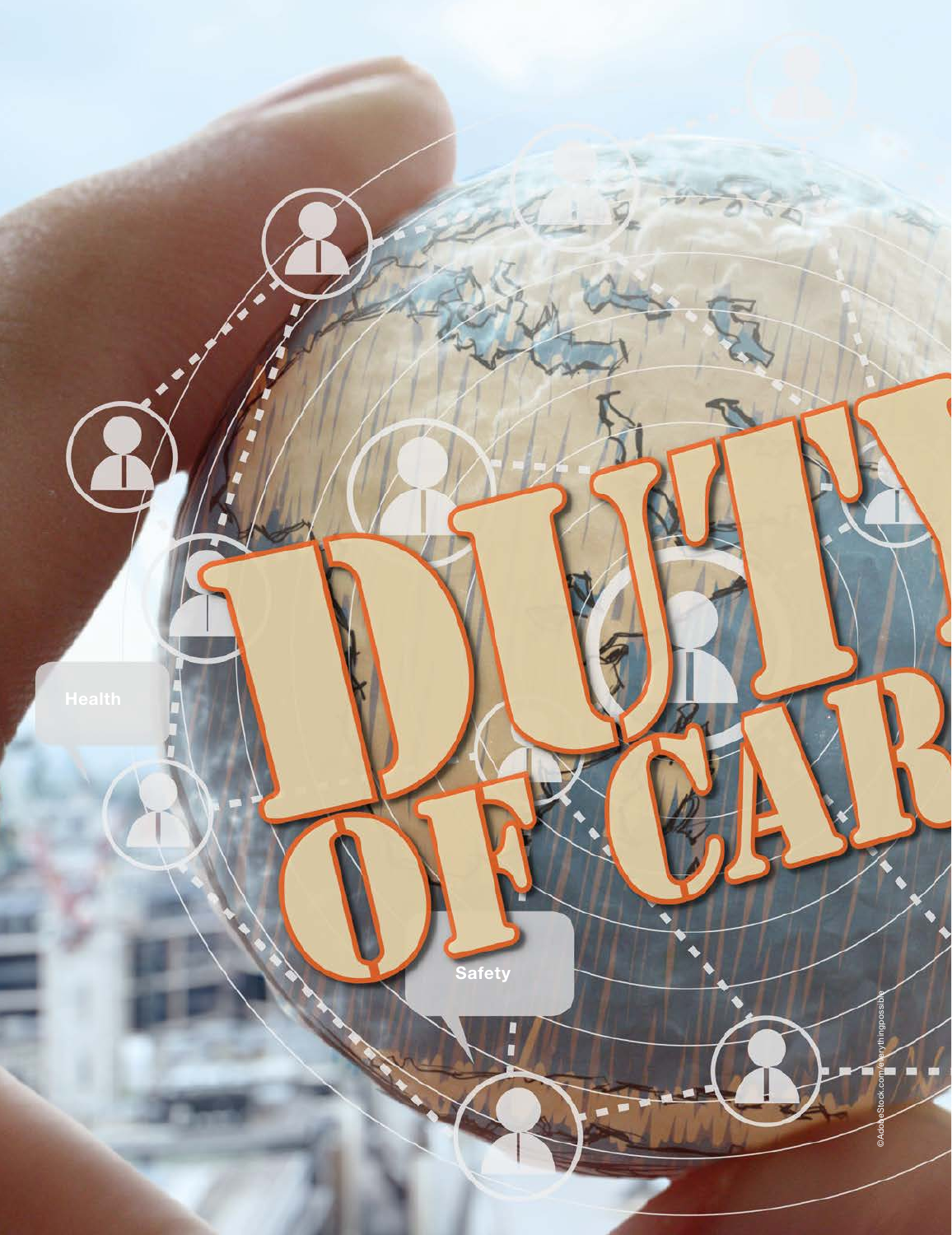# How Prepared Are Expatriates for Global Assignments?

By Kenneth Burgess, Leidos Health and Neill M. Carson, Ph.D., International Assignment Profile Inc.

Monitor Work Conditions

**Protecting** employees overseas is essential more than ever.

Dispatching expatriates, families and business travelers to offshore locations today is a high-risk proposition for the organization and its assignees, mandating adherence to Duty of Care (DOC) responsibilities — moral and legal obligations for employers to protect the health, safety and security of employees and families wherever they work, so far as is practically possible.

Despite the growing security issues, the global nature of operations and supply chains will lead more workers to live or travel internationally to do business. Respondents to PriceWaterhouseCoopers' "Talent Mobility 2020" study predict expat assignments will grow from an average of 200 per company in 2008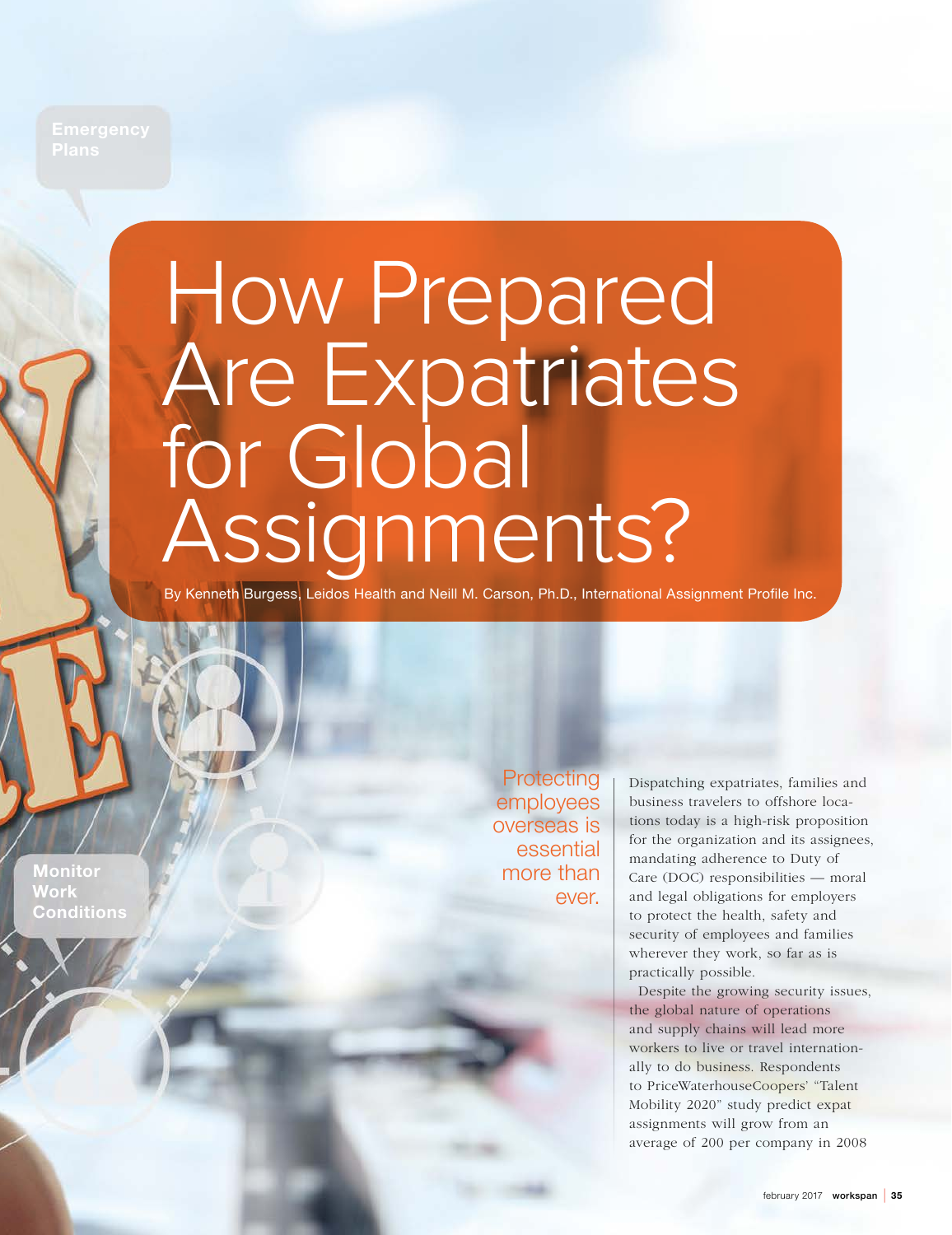# WHEN SUCCESSFUL, these assignments expand an organization's global footprint, increase its sales and market presence, and help build its talent pool.

to 375 by 2020. That nearly 50% growth in cross-border assignments indicates that DOC will be an increasingly critical risk-management tool.

DOC, which was an enlightened business practice, is rapidly becoming an obligation with severe penalties for neglecting the moral and legal standards of care and concern for an expatriate employee and family's well-being, both physical and psychological.

For United States-based businesses, Duty of Care falls under Occupational Safety and Health Administration (OSHA) regulations, specifically Section 5(a). In countries with specific DOC legislation, including at least eight Western nations, the laws protect not only safety and health concerns for expatriate employees and their family members but also their mental health, particularly related to psychological stress and wellness. For example, the United Kingdom has criminal as well as civil penalties for violations

### Defining DOC Legality

Duty of Care (DOC) is a legal obligation imposed on an individual or company requiring adherence to a standard of reasonable care while performing any acts that could foreseeably lead to harm or injury. DOC applies to all of an organization's employees, including those living/working abroad (expatriates and their accompanying family members) and business travelers. If a company's actions toward an expatriate and his/her family do not meet a reasonable standard of care, such deficiency could be considered negligence.

involving the death of an employee or family member.

Analyses by HR and survey organizations indicate that U.S. organizations fall far behind others in providing DOC support for international assignees and business travelers. Those studies also show that U.S. companies continue to have high rates of assignment failure as compared to others, and that those failures are most often related to the spouse (or partner), assignee or family member's inability to adapt to a host country's culture.

This article explains how expanding on the services required under Duty of Care will not only enable companies to assure DOC compliance, but can also have a strong, positive effect on assignee success.

International Assignments When successful, these assignments expand an organization's global footprint, increase its sales and market presence, and help build its talent pool. Failures, however, exact huge costs, from the expense of initially sending assignees and families offshore to unrealized business opportunities. Moreover, assignee/family dissatisfaction with the company frequently results in key employees leaving the organization shortly after returning stateside, HR management research shows. Failure here includes not only the need for early repatriation, but also the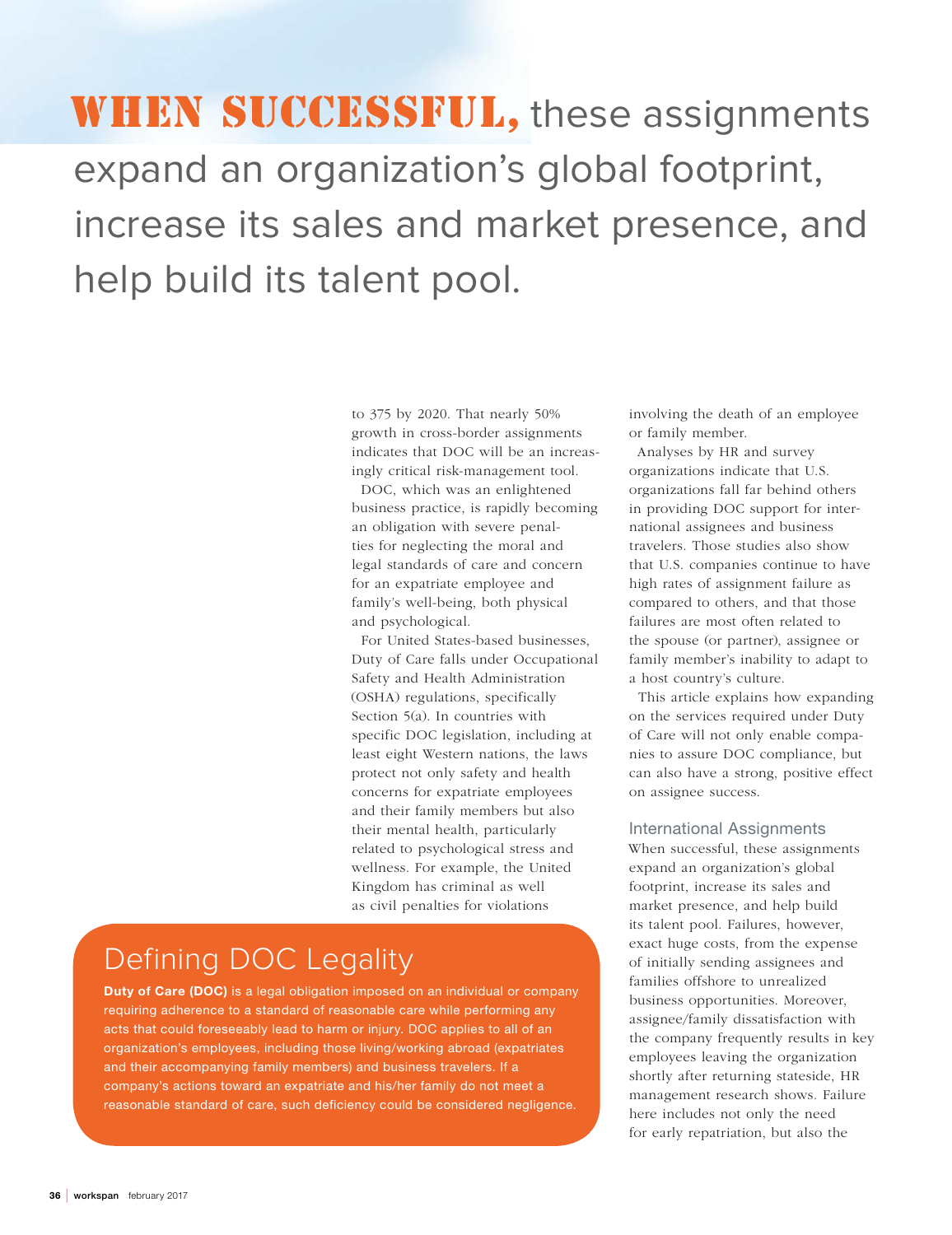

**WorldatWork**. Compensation Education





**How to Ensure Your Rewards Programs Succeed Across Borders.** Get the help and guidance you need to analyze, design and implement successful rewards programs in a variety of countries.

### Global Rewards Analysis – A Framework for Success

### **Anytime | E-Learning**

Find the balance between global programs and those that need to be localized. You'll take home an easy-to-use "Global Rewards Checklist" that will facilitate regional compensation and benefits comparisons and recommendations for any number of countries.

### Global Rewards Strategy and Design

**Aug. 23-24 | Dallas**

Explore global trends and learn how to design and implement a strategy that fits your organization's reward philosophy and that has the right regional and country variation.

### **Register today**

**worldatwork.org/global**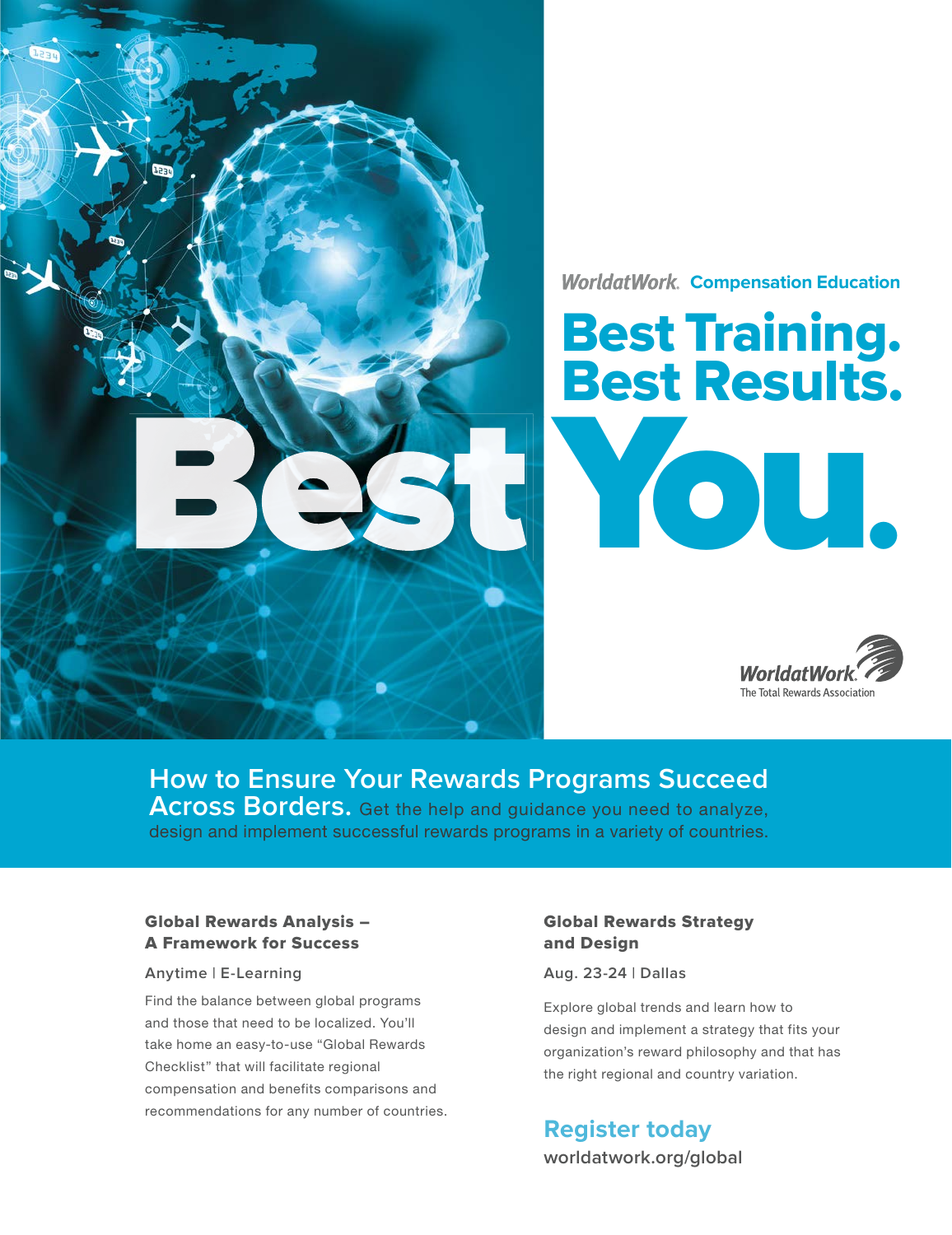**LIVING AND WORKING** in an unfamiliar environment and culture is complex, tricky and emotionally taxing, particularly when one is far removed from familiar resources and remedies.

> inability to navigate an unfamiliar cultural landscape or failure to achieve business objectives.

Living and working in an unfamiliar environment and culture is complex, tricky and emotionally taxing, particularly when one is far removed from familiar resources and remedies. Research shows that U.S. organizations have done well in providing assignees with their legal, financial and "settling-in" needs, but not so well with regard to social support. For example, the majority of those interviewed in a 2015 study

### Duty of Care To-Do List

- ❙ Provide a safe working environment (including hotels, airlines, rental cars, etc.)
- ❙ Provide relevant information and instruction on known potential hazards and threats
- ❙ Provide supervision to ensure worker safety at all times
- ❙ Continually monitor the health and safety of employees and their families
- ❙ Employ qualified people to provide health and safety education and advice
- **Ⅰ Monitor conditions at all business locations**
- ❙ Put in place and regularly review emergency evacuation plans/services
- ❙ Maintain appropriate records to document proper service implementation.

conducted by Cigna and the National Foreign Trade Council responded that a lack of ongoing communication from the home office and the need for in-country social support were major assignment deficiencies.

Yet, organizations continue to experience high rates of failure because time and again they neglect the importance of predeparture training and ongoing support to assignment safety and success. Annual losses due to failed assignments are estimated to cost U.S. businesses from \$2 to \$2.5 billion annually, with reported failure rates as high as 25% according to a Georgetown University study. Rates are estimated to be even higher when sending employees to emerging economies.

International legal trends continue to shift the burden for mitigating risk squarely onto companies, with DOC becoming a central concept in assessing an organization's obligations toward its employees. An employer can be found negligent by failing to do everything reasonable and necessary to keep employees safe from harm. The health focus has broadened, and now includes mental as well as physical health issues.

Some proactive business leaders in the U.S. are already incorporating DOC practices into their planning in order to focus their riskmanagement activities and ensure organizational compliance. This has been true of business leaders in the United Kingdom, Western Europe,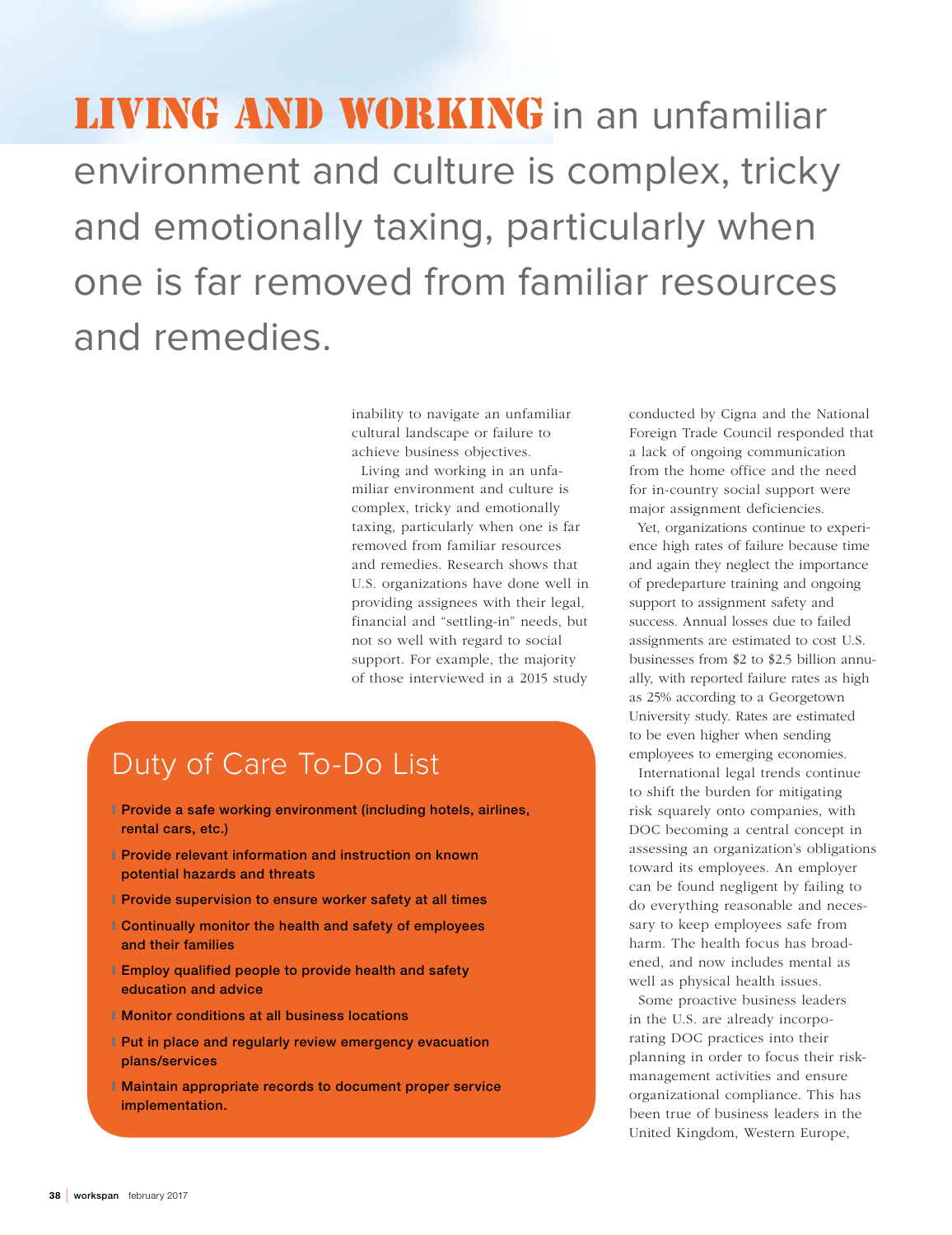Australia and New Zealand for more than a decade.

Duty of Care litigation has been on the rise, particularly in Western countries where DOC laws are securely in place. In those countries, employees do not have to prove anything. They only have to make a reasonable argument that their company was negligent, even if there is evidence that the company was careful. A 2011 article by White & Case LLP stated that "liability exposure in the overseas-employee-injury context can be significant, sometimes it's 'bet-thecompany' litigation."

### Failing the Family

Despite the research and information available on the topic, U.S. companies continue to disregard the critical area of family when preparing candidates. In failing to assure that help, guidance and support are available both prior to departure

and on assignment, U.S. organizations also continue to overlook the critical area of repatriation and repatriation planning.

A recently released study from Chestnut Global Partners has serious implications for the understanding of the "psychologically safe workplace" and the inherent stress of an international assignment, not only on the employee but also on the spouse/partner and an accompanying family. In this study, expatriates were compared with a matched sample of non-expats, and the expatriates showed increased incidences of almost every major mental-health dysfunction, including depression, anxiety, stress disorder, family dysfunction as well as increased rates of alcohol and drug use.

The inescapable conclusion from this study is that an international assignment produces a demonstrably increased risk for the employee





## Stop Wading Through a Sea of Unqualified Résumés

- Targeted Applicant Database
- Manageable Postings



- Auto Alerts for Résumé Matches
- Expand Reach to Six Job Boards

Gain the Power of Focus! worldatwork.org/careercenter